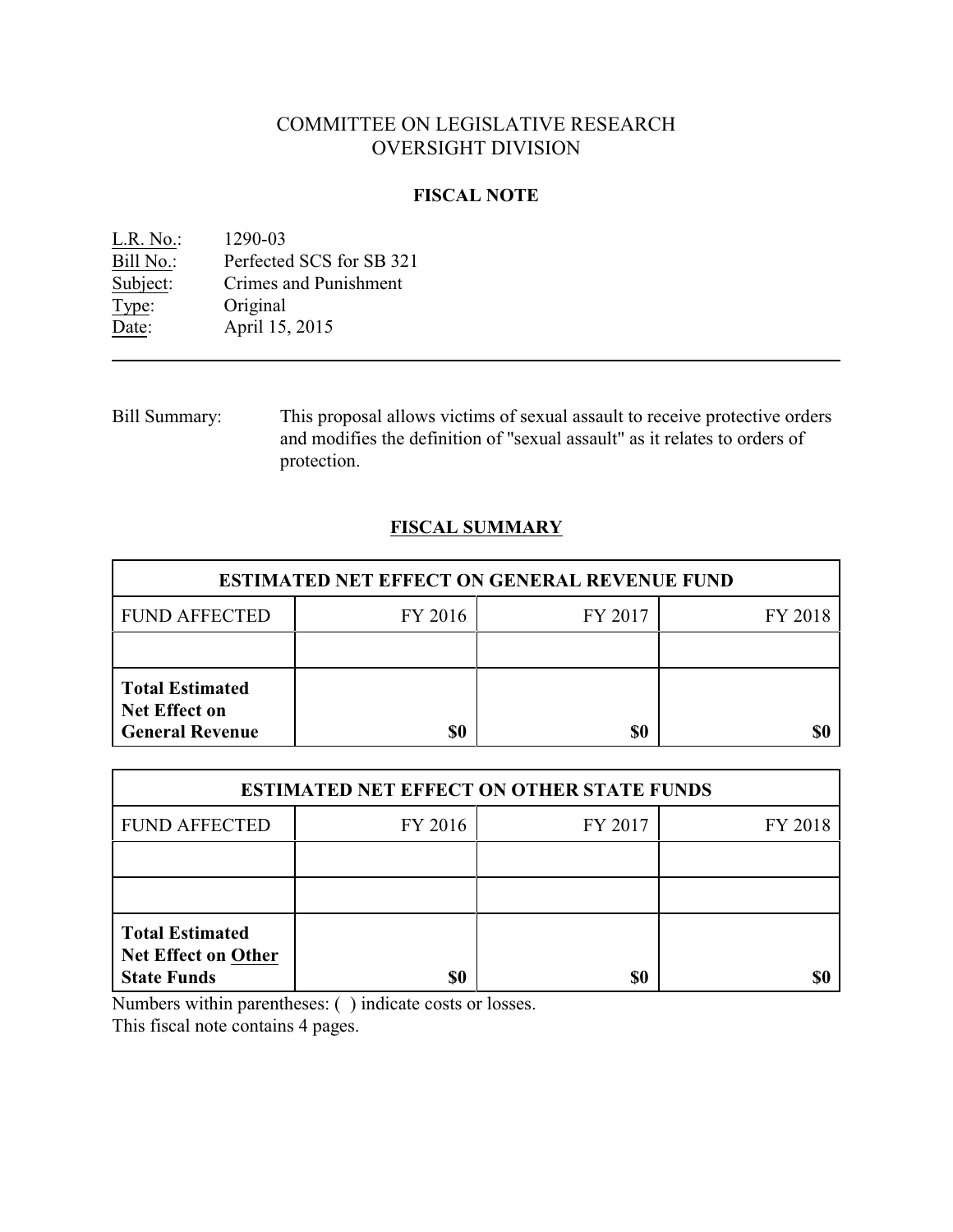L.R. No. 1290-03 Bill No. Perfected SCS for SB 321 Page 2 of 4 April 15, 2015

| <b>ESTIMATED NET EFFECT ON FEDERAL FUNDS</b>                        |         |         |         |  |
|---------------------------------------------------------------------|---------|---------|---------|--|
| <b>FUND AFFECTED</b>                                                | FY 2016 | FY 2017 | FY 2018 |  |
|                                                                     |         |         |         |  |
|                                                                     |         |         |         |  |
| <b>Total Estimated</b><br>Net Effect on All<br><b>Federal Funds</b> | \$0     | \$0     |         |  |

| <b>ESTIMATED NET EFFECT ON FULL TIME EQUIVALENT (FTE)</b>    |         |         |         |  |
|--------------------------------------------------------------|---------|---------|---------|--|
| <b>FUND AFFECTED</b>                                         | FY 2016 | FY 2017 | FY 2018 |  |
|                                                              |         |         |         |  |
|                                                              |         |         |         |  |
| <b>Total Estimated</b><br><b>Net Effect on</b><br><b>FTE</b> |         |         |         |  |

 $\Box$  Estimated Net Effect (expenditures or reduced revenues) expected to exceed \$100,000 in any of the three fiscal years after implementation of the act.

| <b>ESTIMATED NET EFFECT ON LOCAL FUNDS</b> |         |         |         |
|--------------------------------------------|---------|---------|---------|
| <b>FUND AFFECTED</b>                       | FY 2016 | FY 2017 | FY 2018 |
| <b>Local Government</b>                    | \$0     | \$0     | \$0     |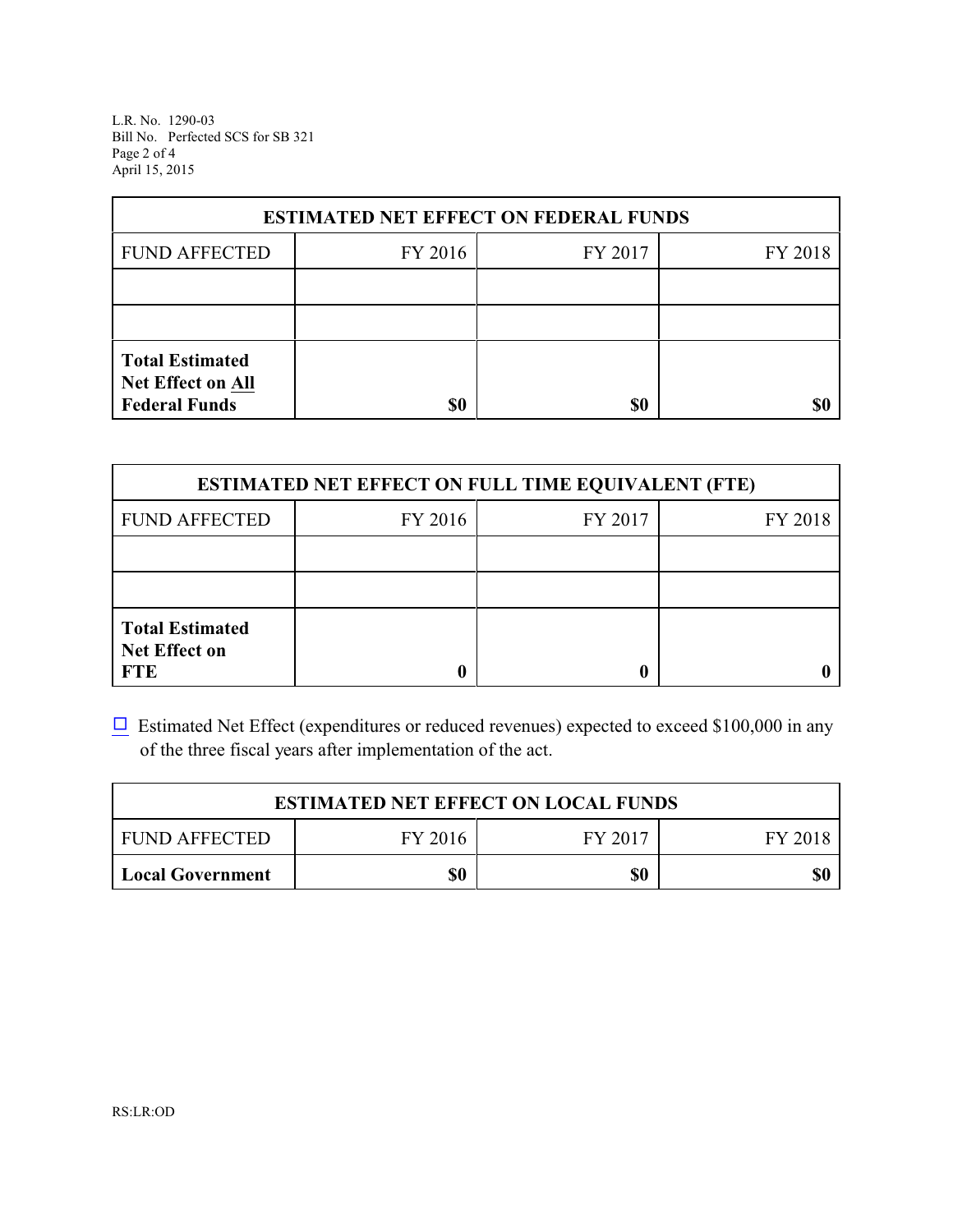L.R. No. 1290-03 Bill No. Perfected SCS for SB 321 Page 3 of 4 April 15, 2015

#### **FISCAL ANALYSIS**

#### ASSUMPTION

Officials from the **Department of Corrections**, the **Department of Public Safety** (**Missouri Highway Patrol** and **Office of the Director**), the **Office of the State Courts Administrator**, the **Office of Prosecution Services**, the **Springfield Police Department**, and the **Boone County Sheriff's Department** each assume the proposal would not fiscally impact their respective agencies.

For the purpose of this proposed legislation, officials at the **Office of State Public Defender (SPD)** cannot assume that existing staff will provide effective representation for any new cases arising where indigent persons are charged with the proposed new crime unlawful contact with a victim of a sexual offense.

While the number of new cases (or cases with increased penalties) may be too few or uncertain to request additional funding for this specific bill, the SPD will continue to request sufficient appropriations to provide effective representation in all cases where the right to counsel attaches.

**Oversight** assumes the SPD can absorb the additional caseload that may result from this proposal.

Senate Amendment 1:

**Oversight** assumes Senate Amendment 1 would not create a fiscal impact.

| FISCAL IMPACT - State Government | FY 2016<br>$(10 \text{ Mo.})$ | FY 2017    | FY 2018                       |
|----------------------------------|-------------------------------|------------|-------------------------------|
|                                  | $\underline{\underline{\$0}}$ | <u>\$0</u> | $\underline{\underline{\$0}}$ |
| FISCAL IMPACT - Local Government | FY 2016<br>$(10 \text{ Mo.})$ | FY 2017    | FY 2018                       |
|                                  | <u>\$0</u>                    | <u>\$0</u> | <u>\$0</u>                    |